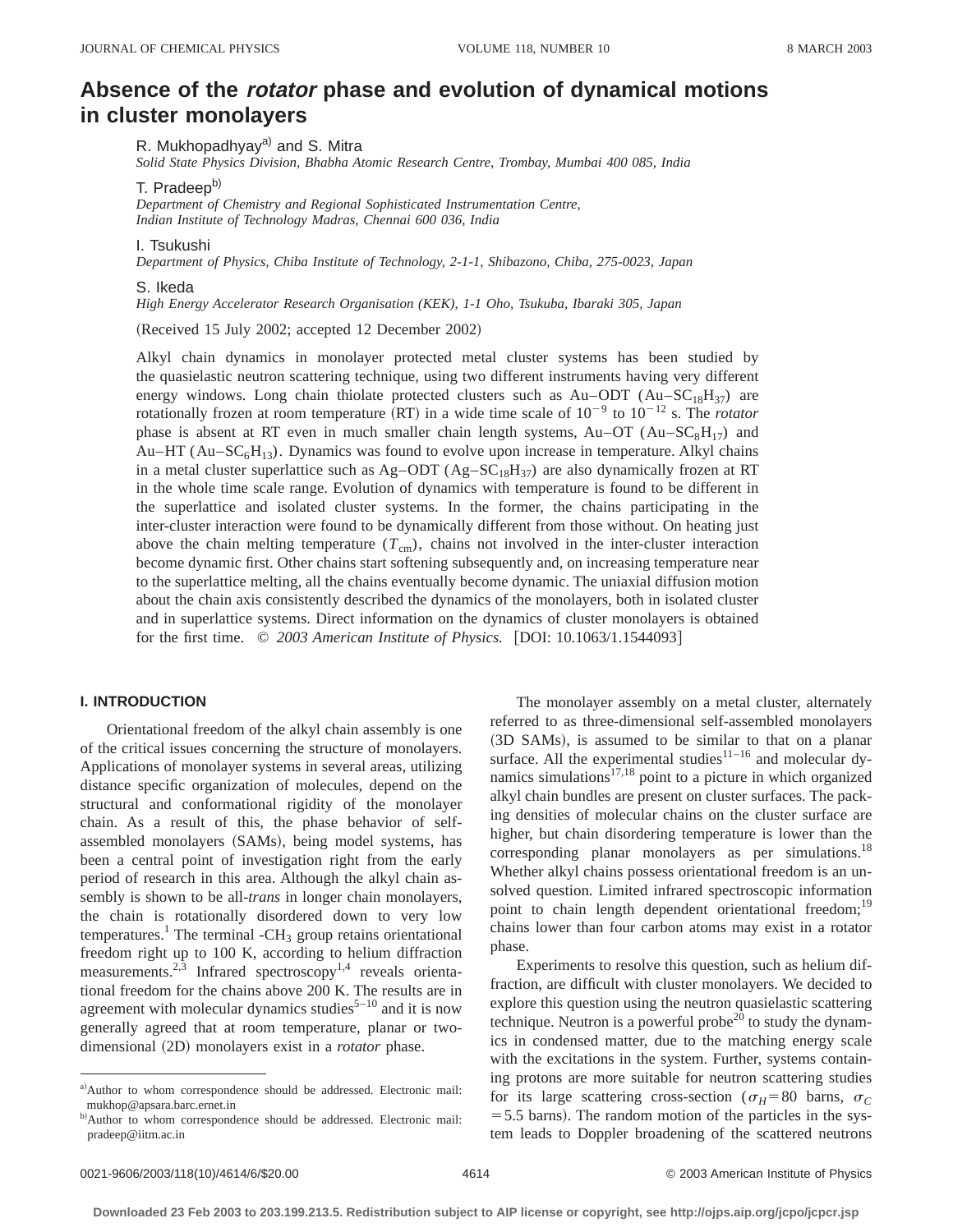which finally results in the broadening of the elastic line and is known as the quasielastic neutron scattering (OENS) technique. The QENS provides information on the time scale, geometry of motions as well as hindering potential. There are many examples where the QENS technique has been successfully used to elucidate the molecular motions and physical properties related to it.<sup>20,21</sup> These properties make the QENS technique a unique tool to study the dynamics of alkyl chains in systems under investigation. In fact, Barnes<sup>22</sup> had demonstrated application of QENS for studying the ''rotator'' phase dynamics in *n*-nonadecane way back in 1973.

In the first ever report of dynamics of alkyl chains in monolayer protected clusters (MPCs) using QENS, we presented an investigation on two kinds of cluster systems, namely octadecanethiolate protected gold clusters (Au– ODT), in which the cluster along with its monolayers exist as an isolated molecular entity in the solid state, and octanethiolate protected silver clusters  $(Ag-T)$ , which form an extended superlattice in the solid state due to interdigitation of the alkyl chains of adjacent clusters. We compared the results of the cluster systems with a layered silver thiolate, which represents a planar alkyl chain assembly.<sup>23</sup> Clearly there were differences in the dynamical behavior between the isolated cluster and the superlattice systems. QENS data were found to be consistent with a model where the chains undergo uniaxial rotational diffusion about the chain axis in all of the three systems considered.

In this article, we report the *absence* of the *rotator* phase in the alkyl chain assembly in MPCs and the evolution of dynamics in them as a function of temperature as studied by quasielastic neutron scattering technique, probing the dynamics in the time scale of  $10^{-9}$  to  $10^{-12}$  s. We show that long chain thiolate protected clusters are rotationally frozen, suggesting that chains form pillars on the lattice planes of the metal cluster. Dynamics evolve slowly, with increase in temperature. Our studies show that the alkyl chain assembly is denser and is distinctly different from the planar systems, offering definite confirmation to the molecular dynamics results.17,18

#### **II. EXPERIMENTAL METHODS**

Preparation and characterization of these nanosystems have been discussed previously.<sup>19</sup> Experimental methodology has been presented in an earlier publication.<sup>23</sup> Briefly, the experiments were carried out using two instruments. The first instrument is a medium resolution quasielastic spectrometer<sup>24</sup> at Dhruva reactor in Trombay. The spectrometer is having an energy resolution of 200  $\mu$ eV with incident neutron energy of 5.1 meV. The quasielastic spectra were recorded in the wavevector transfer  $(Q)$  range of 0.8 to 1.8  $A^{-1}$ . The sample, contained in a sachet of aluminum foil of  $\sim$ 1 mm thickness, was placed at an angle bisecting the incident and the scattered beam. The sample thickness was chosen in order to minimize the multiple scattering effects. The second instrument is a high resolution LAM-80ET spectrometer<sup>25</sup> at KENS, KEK, Japan, which was used to extend the dynamical time scale. The (006) reflection of a mica analyzer provides an energy resolution,  $\Delta E_R$  (FWHM)



FIG. 1. QENS spectra for (a) Au–ODT  $(Au-SC_{18}H_{37})$ , (b) Au–OT  $(Au-SC_8H_{17})$  and (c) Au–HT  $(Au-SC_6H_{13})$  at room temperature as obtained using QENS Spectrometer at Trombay. The solid line is the resolution function of the instrument. No quasielastic broadening over the instrumental resolution is seen. (Inset) schematic representation of a monolayer protected cluster. The hexagon at the center represents the cluster core and the wiggles represent the alkyl chains. The chains are shown to be all-*trans* as revealed by infrared measurements. The chains form pillars on the cluster surfaces due to interchain interactions. Isolated chains are few and those with defects are rare. One of these isolated chains is shown to possess a *cis*-defect structure. The results reported in this article suggest that pillars without orientational freedom are the most dominant monolayer structures present on cluster surfaces.

of 17 <sup>m</sup>eV at a fixed final energy of 1.92 meV with a *Q* range of 0.25–1.65  $\text{\AA}^{-1}$  and the (004) reflection provides a  $\Delta E_R$  of 6.5 <sup>m</sup>eV, at a fixed final energy of 0.85 meV with a *Q* range of 0.17–1.1  $\mathring{A}^{-1}$ . The raw data in time of flight are normalized with respect to monitor counts and are converted to  $S(Q,\omega)$  using standard programs available at KEK. Measurements were carried out at different temperatures in the range of 300–400 K. The temperature measurement was accurate within  $\pm 2$  K.

The systems to be discussed are octadenanethiolate  $(C_{18}H_{37}S-)$  stabilized gold clusters  $(Au-ODT)$  of 3 nm core diameter and two other clusters of shorter chain lengths, namely  $C_8H_{17}S-(Au-OT)$  and  $C_6H_{13}S-(Au-HT)$ . Results of the measurements with a superlattice of MPCs of similar core dimension, namely Ag–ODT, where the monolayers are strongly interacting, are also presented for comparison. In a superlattice system, the neighboring clusters are anchored to the lattice points as a result of the interdigitation of the monolayer chains.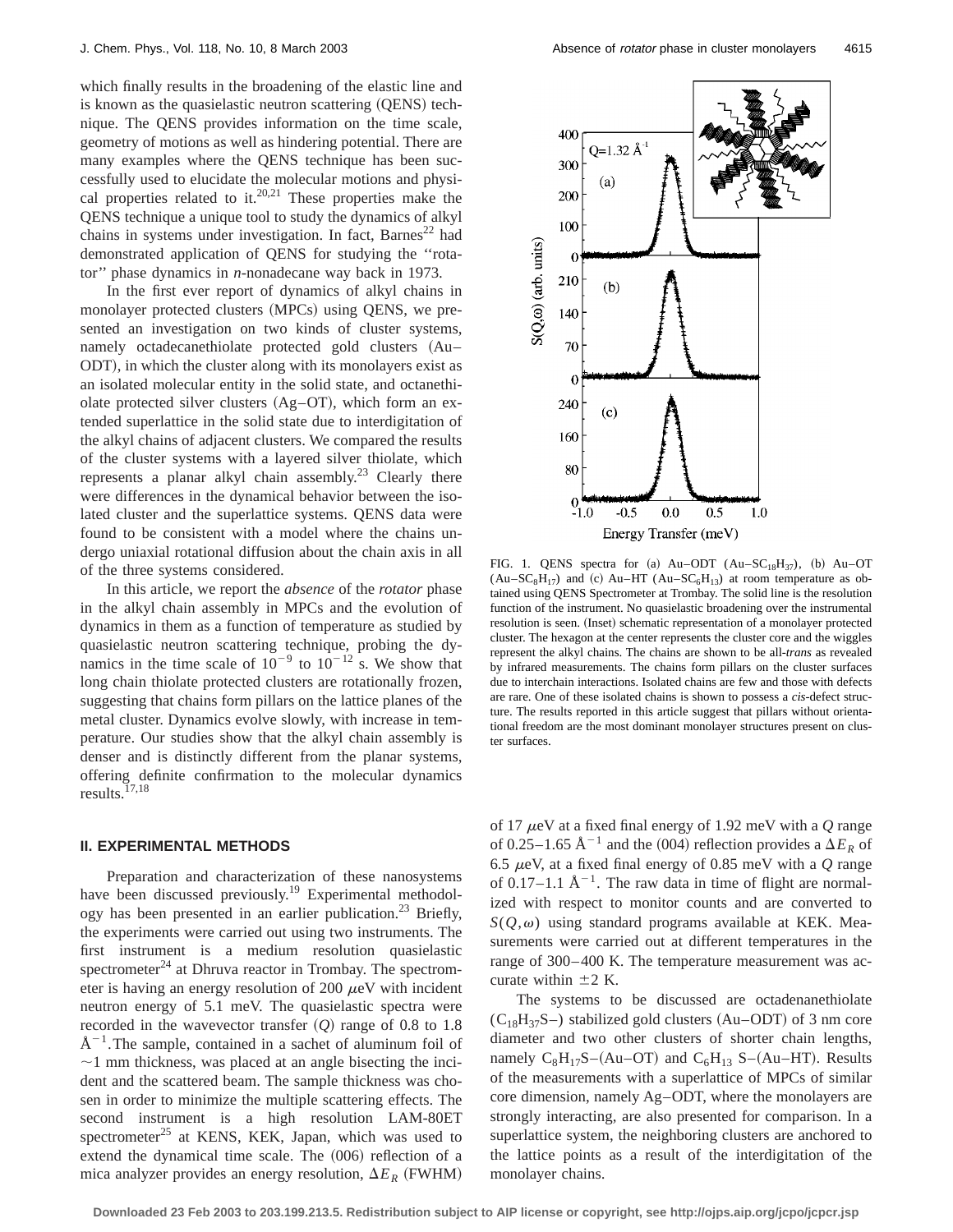

FIG. 2. QENS spectra of Au–ODT (Au– $SC_{18}H_{37}$ ) at RT as obtained using LAM80-ET Instrument at KEK, Japan. The solid line is the resolution function of the instrument. No quasielastic broadening over the instrumental resolution is seen.

# **III. RESULTS AND DISCUSSION**

### **A. Monolayer protected gold clusters**

Schematic of a monolayer protected cluster is shown in Fig. 1 (inset). The hexagonal structure represents the metal core of a MPC and the wiggles are the monolayers anchored on the surface atoms of the cluster core. Alkyl chains may be diverging as they move away from the core.

Figure  $1(a)$  presents the QENS spectra for octadenanethiolate stabilized gold clusters, Au–ODT at RT as obtained using the QENS spectrometer at Dhruva. The instrumental resolution function obtained from a measurement using a standard vanadium sample is shown as the solid line. As evident from the figure, the data do not show any QE broadening over the resolution function of the instrument (solid line) indicating absence of dynamical motion of the alkyl chain. As mentioned above, the QENS spectrometer has an energy resolution of  $\sim$ 200  $\mu$ eV; absence of observable QE broadening in this instrument suggests no dynamical motion in the time scale of  $\sim 10^{-11}$ –  $10^{-12}$  s. Further measurements were carried out with the smaller chain length Au–OT and Au–HT systems. The spectra from these systems are also shown in Figs.  $1(b)$  and  $1(c)$  along with the resolution function. No observable dynamical motion was found, suggesting that even for much smaller chain length, no *rotator* phase exists at RT in thiolate protected clusters.

To observe possible dynamics at slower time scales, further measurements were carried out using a high resolution spectrometer LAM80-ET, and no QE broadening was found at RT (Fig. 2). As mentioned above, LAM80-ET uses a mica analyzer;  $(004)$  and  $(006)$  reflections of mica offers energy resolutions of 6.5 and 17  $\mu$ eV, respectively. Combining the results of these and the QENS spectrometers with resolution of 200  $\mu$ eV, it can be said that no dynamical motion is present at RT in these systems over a time scale range of  $10^{-9}$  to  $10^{-12}$  s.

## **B. Evolution of dynamics in Au–ODT with temperature**

Although the alkyl chains were found to be dynamically frozen at RT, upon increase of temperature to 340 K, significant QE broadening was observed, suggesting the presence of dynamical motion in the system. It may be noted that differential scanning calorimetry (DSC) showed a transition at 335 K on heating corresponding to the chain melting.<sup>26,27</sup>



FIG. 3. (a) QENS spectra of Au–ODT (Au–SC<sub>18</sub>H<sub>37</sub>) at different temperatures as obtained using QENS spectrometer at Trombay. Evolution of the dynamics with increase in temperature is evident. (b) Extracted EISF for Au–ODT as obtained from the experimental data. Solid line is as per the model calculation where the alkyl chains undergo uniaxial rotational diffusion about the chain axis.

Therefore, the QENS observation corroborates with DSC results and the observed dynamics should correspond to the motion of the alkyl chains. QENS measurements were also carried out at 360 and 380 K. Typical QENS patterns at different temperatures are shown in Fig.  $3(a)$ . To analyze the data for the plausible dynamical behavior, we, in the first instance, separated the elastic and quasielastic components from the total spectrum. As the chains are fixed on the metal cluster, no translational motion is expected for the alkyl chain and therefore, the observed QE broadening should correspond only to the rotational motion of the alkyl chains. Data analysis involves convolution of the scattering law for the molecular rotational motion<sup>20,21</sup> with the resolution function of the instrument, determined by measuring spectra from a standard vanadium sample, and estimating the elastic and quasielastic components by least squares fit to the measured data. From these, the elastic incoherent structure factor (EISF) is evaluated which provides information on the geometry of the motion.<sup>20,21</sup> The extracted EISF is given in Fig.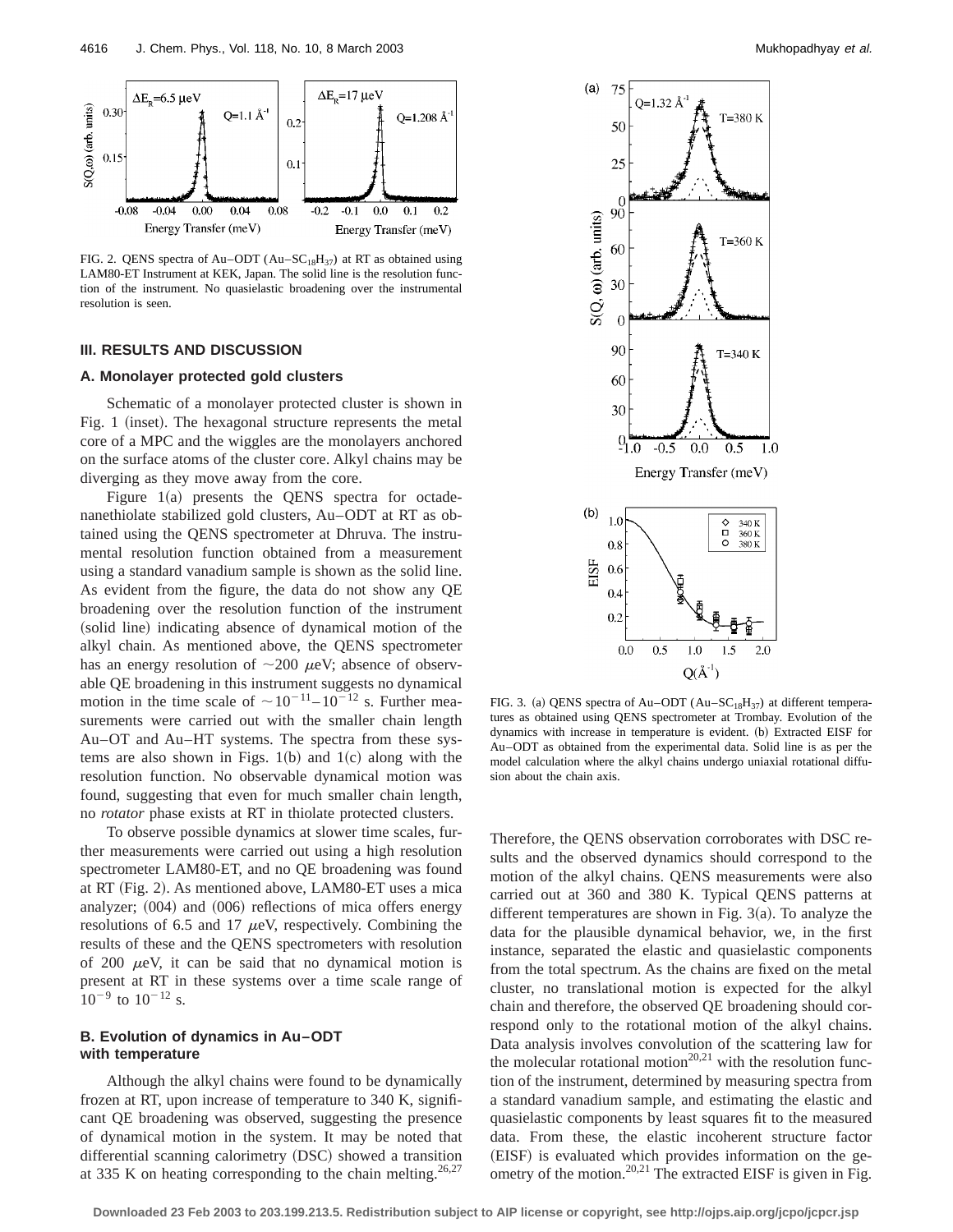

FIG. 4. QENS spectra of Ag-ODT (Ag-SC<sub>18</sub>H<sub>37</sub>), a superlattice MPC sample at RT, as obtained using (a) QENS spectrometer at Trombay and (b) LAM80-ET spectrometer at KEK, Japan. No QE broadening over the resolution of the instrument is observed. Solid line corresponds to the resolution function of the instrument.

 $3(b)$ . As found in our earlier work,<sup>23</sup> uniaxial rotational diffusion or jump motion among *N* equivalent sites on a circle<sup>20–22</sup> with  $N=6$  described the data very well for the MPC system; here also the same model was assumed and found to be adequate. The theoretical EISF as per this model is also shown in Fig.  $3(b)$  as the solid line. In summary, it is found that the alkyl chains are dynamically frozen at room temperature and, upon heating above the chain melting temperature  $(T_{cm} = 335 \text{ K})$ , the chains become dynamic and the motions evolve further on heating. The observed dynamics is compatible with a model where the chains undergo uniaxial rotation diffusion or jump diffusion among *N* equivalent sites on a circle about the chain axis. A radius of gyration of 2.1  $(\pm 0.1)$  A is also determined from the data. This means that the hydrogens, on the average, are lying on a cylinder of radius 2.1 Å. The residence time, defined as the time between the jumps assuming an instantaneous jump is found to follow the Arrhenius law. The activation energy of rotation is found to be  $6.3\pm0.4$  kcal/mol for Au–ODT.

# **C. Octadenanethiolate** ( $C_{18}H_{37}S$ –) stabilized silver **clusters: Ag–ODT**

Figure 4 presents the QENS spectra at RT for this system as obtained using the QENS spectrometer at Dhruva as well as the high-resolution spectrometer at KEK. The resolution of the instrument is shown by the solid line. As evident from the figure, data from both the instruments suggest the absence of any QE broadening over the resolution function of the instrument, indicating absence of dynamical motion of the alkyl chain. Combining the results of the two instruments, it can be said that no dynamical motion is present in the system over a time scale range of  $10^{-9} - 10^{-12}$  s. However, upon increase of temperature to 340 K, significant QE broadening was observed. It may be noted that DSC showed a transition at 335 K on heating which was attributed to chain melting<sup>26,27</sup> and so the QENS observation is consistent with the DSC results. QENS measurements were also carried out at 360 and 380 K. Typical QENS patterns at different temperatures are shown in Fig.  $5(a)$ . As before, we have separated the elastic and quasielastic components from the total spectrum. The extracted EISF at different temperatures are shown in Fig.  $5(b)$ . The value of EISF is unexpectedly large even at large  $Q(\sim 2 \text{ Å}^{-1})$ . Large EISF at large Q values implies that some hydrogen atoms are static and are not participating in the dynamics. Since the hydrogen atoms that are



FIG. 5. (a) QENS spectra of Ag–ODT (Ag–SC<sub>18</sub>H<sub>37</sub>), a superlattice MPC at a typical value of  $Q=1.32 \text{ Å}^{-1}$  at different temperature as obtained using QENS spectrometer at Trombay. The evolution of the dynamical motion with temperature is evident with the increase of  $QE$  component.  $(b)$  Extracted EISF for Ag–ODT at different temperatures. The sequence of measurements done at 380 K is also indicated by arrows and the slow melting is evident. The first measurement was done at  $Q=1.8$  Å<sup>-1</sup> and that corresponds to about 70% of the chains being mobile while the last one was done at 1.32  $\AA^{-1}$  which indicates more than 90% of the chains are mobile. This slow melting was checked with repeat measurements also.

not in motion will contribute to the elastic scattering only, the generalized scattering law in such case can be written as

$$
S(Q,\omega) = (1 - p_x) \delta(\omega) + p_x [A_0 \delta(\omega) + (1 - A_0)L(\omega, \Gamma)],
$$
\n(1)

where  $p_x$  is the fraction of hydrogen atoms in the system participating in the dynamics.  $A_0$  is the EISF and will depend on the model. The first term on the right hand side is the elastic contribution from the static hydrogen atoms in the total spectrum whereas second term is the scattering law for rotational motion weighted with the fraction of hydrogen atoms in the alkyl chains participating in rotational motion. The total elastic fraction can be written as

$$
EISF_{Tot} = [p_x A_0 + (1 - p_x)].
$$
\n(2)

We attempted to determine  $p_x$  by least squares fit of the extracted EISF from the experimental data using Eq. 2 assuming a suitable model which will determine  $A_0$ . It is known that the variation of EISF for molecules performing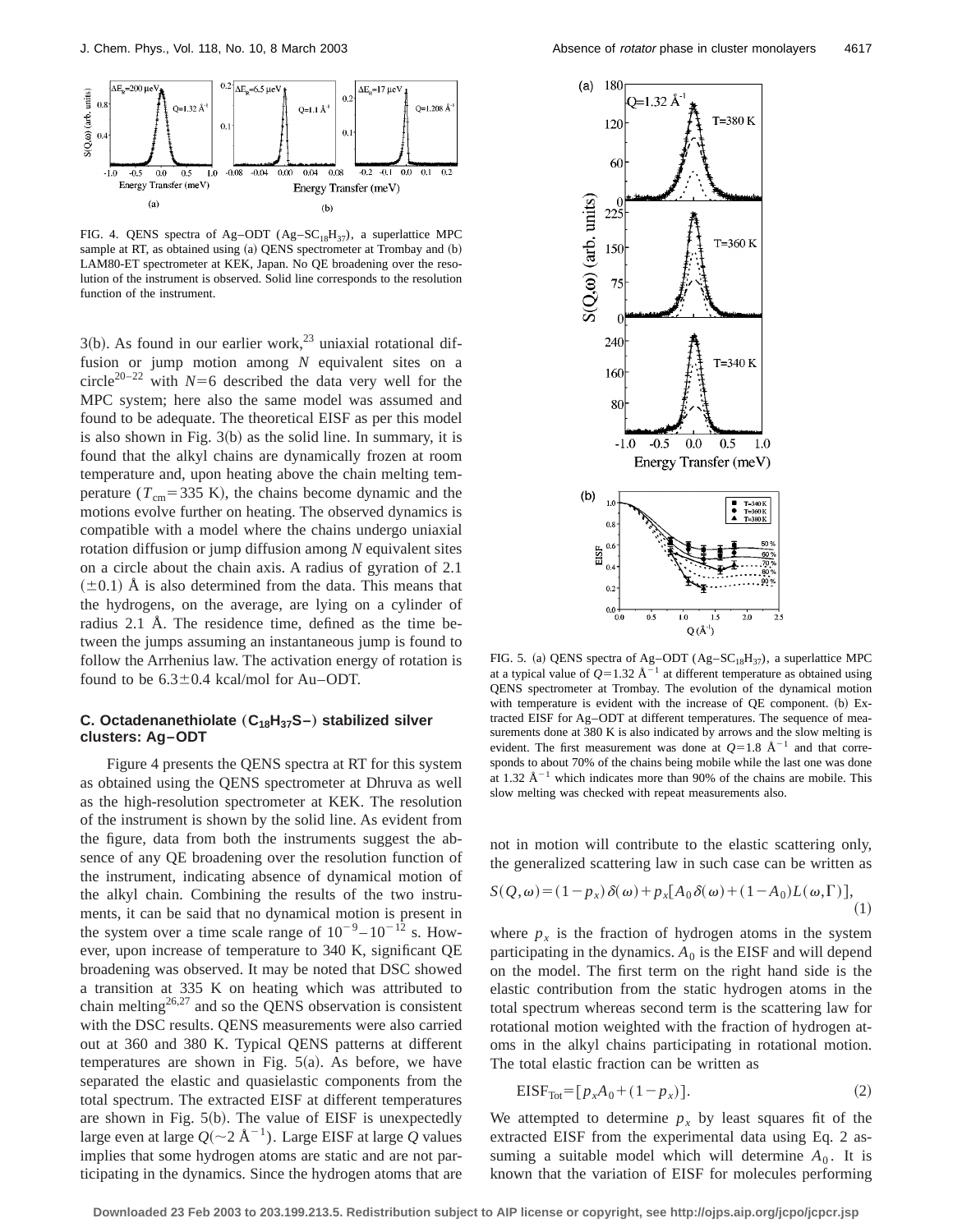TABLE I. Residence time  $\tau$  (ps) and the fraction of mobile alkyl chain,  $p_x$ , as obtained from the QENS data.

| T(K) | Ag-ODT $(Ag-C_{18}H_{37})$ |          | Au-ODT $(Au-C_{18}H_{25})$ |           |
|------|----------------------------|----------|----------------------------|-----------|
|      | $\tau$ (ps)                | $p_r(%)$ | $\tau$ (ps)                | $p_{x}(%$ |
| 300  | .                          |          | $\cdots$                   | $\cdots$  |
| 340  | 3.5                        | 50       | 6.2                        | 100       |
| 360  | 3.0                        | 60       | 3.7                        | 100       |
| 380  | Time dependent             |          | 2.3                        | 100       |

jump diffusion among  $N$  equivalent sites on a circle<sup>28</sup> for  $N \ge 6$  does not differ significantly<sup>29</sup> from that of a uniaxial rotational diffusion model for  $O \le 2.5$  Å<sup>-1</sup>. It may be noted that the EISF also depends on the radius of gyration and was kept as a parameter in the least squares fit. The solid line in Fig. 5 represents the least squares fit to the experimental EISF using Eq.  $(2)$ . It is found that at room temperature about 50% of the chains are contributing to the dynamics. It maybe noted that the MPCs exist in the superlattice structure as the chains among neighboring clusters are interdigitated which makes the clusters fixed. Thus the 50% correspond to the fraction of chains, which take part in interdigitation.<sup>23</sup> At 360 K, EISF is found to be lower, indicating that more protons start contributing to the dynamics. The value of  $p<sub>x</sub>$  was 0.6 at 360 K. It may be noted that the obtained proportion of the mobile chains is an average number, so more than 50% of the chains are mobile would suggest that chains taking part in the interdigitation start contributing to the dynamics. At 380 K, the behavior of the EISF showed that, even at a constant temperature, the proportion of chains contributing to the dynamics increases slowly with time. Some kind of annealing effect is observed. The contribution towards the elastic part went on reducing. It may be noted that in the spectrometer used for the present study, measurements are done at a particular *Q* value at one time. In Fig. 5 we have presented the order in which the spectra were recorded at different *Q* values at 380 K. At 380 K, initially about 70% of the chains were contributing to the dynamics and afterwards the contribution went up to 90%. The chains participating in the interdigitation, and static at lower temperatures, are now contributing to the observed dynamics. Again, it was found that data correspond to a model in which the hydrogen atoms of the alkyl chains are lying, on the average, on the surface of a cylinder of radius of about 2.1 Å. This result is in accordance with alkyl chain packing as mentioned above. The model  $S(Q,\omega)$  assuming a sixfold jump diffusion model, or uniaxial rotational diffusion about the chain axis with radius of gyration,  $a$   $(=2.1 \text{ Å})$ , was found to give a very good fit to the data over the whole temperature range. The obtained values of the quasielastic fraction  $(p_x)$  and the residence times at each temperature are given in Table I. When the interdigitated chains also start contributing to the dynamics, the residence time obtained will be an average of the interdigitated and noninterdigitated chains and it is expected that interdigitated ones may have slower motion compared to the noninterdigitated ones.

The present results are in agreement with the literature<sup>14–16</sup> which suggest that long chain monolayers (of the order of  $C_{18}$ ) anchored on clusters do not exhibit dynamics in the shorter time window. The interlocked alkyl chains of the all trans assembly prohibit free rotation of the chains. This occurs as the individual chains are more closely held (with a chain radius of 2.1 Å) whereas the distance between chains in planar monolayers is  $\sim$  5 Å. A shorter interchain distance suggests closer surface binding of the monolayers. As the number of sites on each of the planes of the cluster surface is of the order of 10, it is most likely that the available chains form a bundle. Such a bundle, of course, can have only longer time scale motions. It is important to see that this picture of cluster monolayers is valid for shorter chain lengths also. This would imply that the closer surface binding and concomitant interlocking of the chains (and not the van der Waals interactions between the chains) are the dominant aspects controlling dynamics. Thus it is expected that dynamics in different surface planes will be different. A variation in dynamics is expected for different metal clusters as well as chemically different surface binding groups.

## **IV. SUMMARY**

Dynamical behavior of the alkyl chains in monolayer protected metal cluster superlattice systems has been studied by the quasielastic neutron scattering technique. The studies have definitively established that monolayers in long chain thiolate protected clusters such as Au–ODT (Au–  $SC<sub>18</sub> H<sub>37</sub>$ ) are rotationally frozen at room temperature and dynamics evolve upon increase in temperature. The absence of the rotator phase was found to be in a wide time scale of  $10^{-9} - 10^{-12}$  s, as studied using two different instruments having very different energy windows. The *rotator* phase is absent even in much smaller chain length systems, Au–OT  $(Au-SC_8H_{17})$  and Au–HT (Au–SC<sub>6</sub>H<sub>13</sub>). Monolayers were found to be dynamically frozen in the superlattice system Ag–ODT (Ag– $SC_{18}H_{37}$ ) also. This was also checked using two different spectrometers providing information over the above mentioned time scale range. The evolution of dynamics with temperature in the superlattice is found to be different than that in the isolated cluster system. Here, the chains participating in the intercluster interaction were found to be dynamically different from those without. On heating just above the chain melting temperature  $(T_{cm})$ , those chains not involved in the intercluster interaction become dynamic first and, upon further heating, other chains start softening and, on increasing temperature near to the superlattice melting, all the chains eventually become dynamic. Proportion of the mobile chains is found to increase with time at a constant temperature of 380 K.

The data put together suggest that alkyl chains form bundles on the surface of the clusters and within each of these bundles, interchain interaction is significant and the chains get locked up (radius of the chain  $\sim$  2.1 Å). It appears that in a superlattice structure, both bundles and isolated chains exist. It may also be that monolayers exist only as bundles, even in these systems as well, but they are of two distinctly different kinds, with different temperature evolution of dynamics.